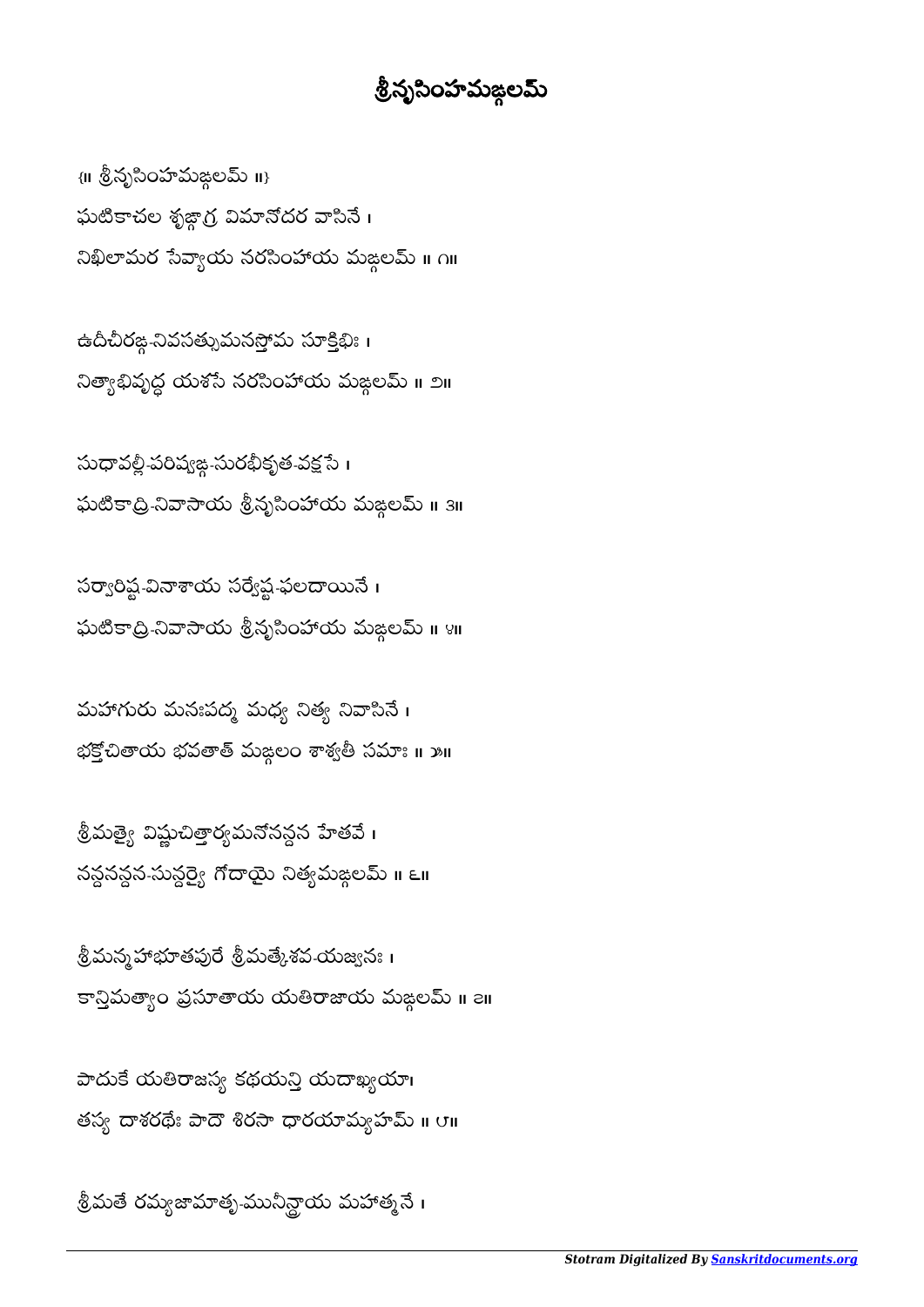## శ్రీరఙ్గవాసినే భూయాత్ నిత్యశ్రీ: నిత్యమఙలమ్ ॥ ౯॥

సౌమ్యజామాత్న-యోగీన్ల చరణామ్నుజ-షట్నదమ్ । దేవరాజగురుం వన్దే దివ్యజ్ఞానప్రదం శుభమ్ ॥ ౧౦॥

వాధూల-శ్రీనివాసార్య-తనయం వినయాధికమ్ । ప్రజ్ఞానిధిం ప్రపథ్యే అవాం శ్రీనివాసమహాగురుమ్ ॥ ౧౧॥

చణ్ణమారుత-వేదాన్తవిజయాది-స్వసూక్తిభిః । వేదాన రక్షకాయాస్తు మహాచార్యాయ మఙలమ్ ॥ ౧౨॥

Encoded and proofread N.Balasubramanian bbalu@sify.com

Please send corrections to sanskrit@cheerful.com

Last updated  $\bar{\mathbb{S}}$ oday

http://sanskritdocuments.org

Narasimha Mangalam Lyrics in Telugu PDF

- % File name : nrisimhamangalam.itx
- % Location : doc\\_vishhnu
- % Language : Sanskrit
- % Subject : philosophy/hinduism/religion
- % Transliterated by : N.Balasubramanian bbalu at satyam.net.in
- % Proofread by : N.Balasubramanian bbalu at satyam.net.in
- % Latest update : June 25, 2012
- % Send corrections to : Sanskrit@cheerful.com
- % Site access : http://sanskritdocuments.org
- $\frac{0}{0}$
- % This text is prepared by volunteers and is to be used for personal study
- % and research. The file is not to be copied or reposted for promotion of
- % any website or individuals or for commercial purpose without permission.
- % Please help to maintain respect for volunteer spirit.